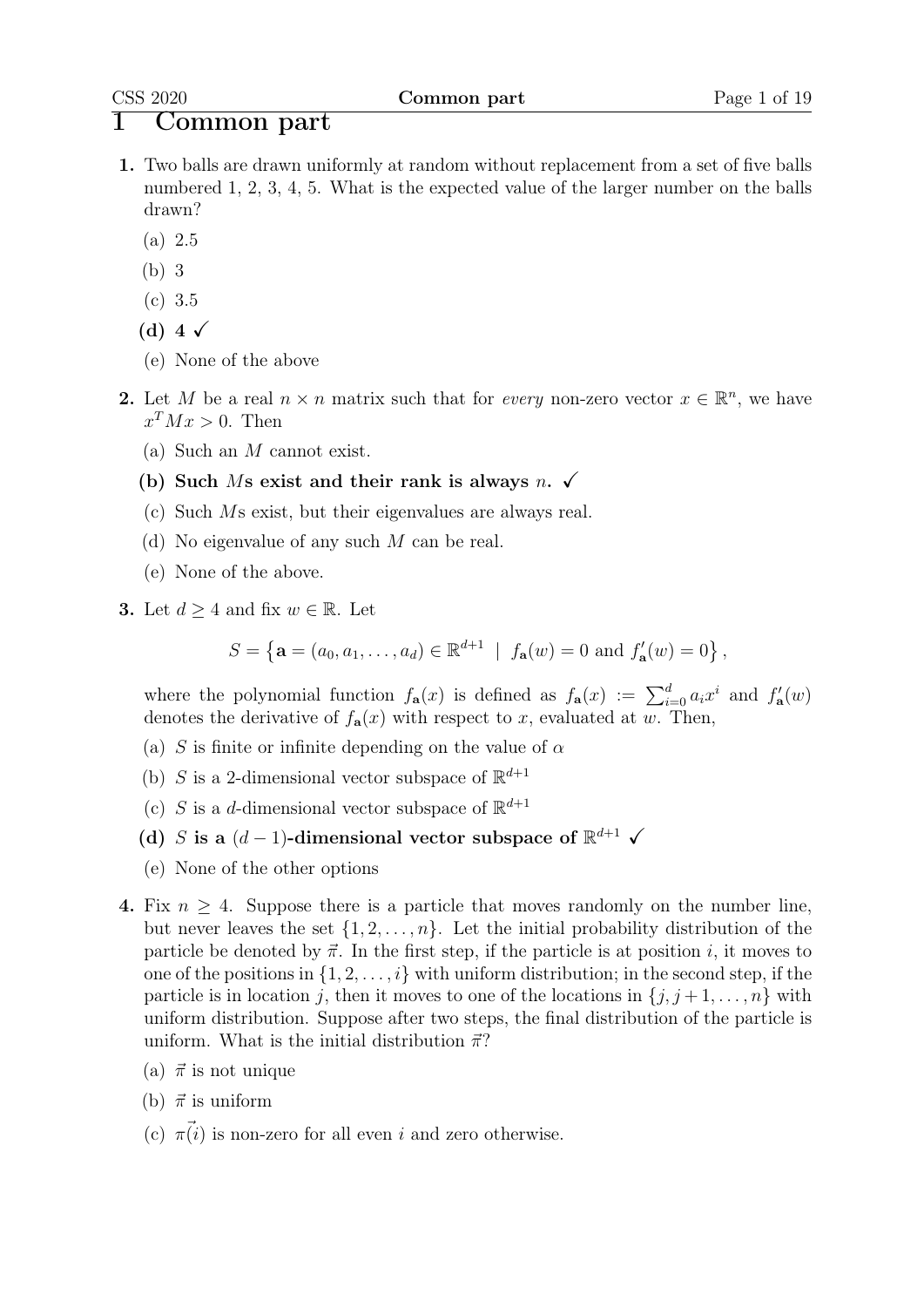- (d)  $\vec{\pi}(1) = 1$  and  $\vec{\pi}(i) = 0$  for  $i \neq 1$   $\checkmark$
- (e)  $\vec{\pi}(n) = 1$  and  $\vec{\pi}(i) = 0$  for  $i \neq n$ .
- 5. Let A be an  $n \times n$  invertible matrix with real entries whose column sums are all equal to 1. Consider the following statements:
	- (1) Every column in the matrix  $A^2$  sums to 2.
	- (2) Every column in the matrix  $A^3$  sums to 3.
	- (3) Every column in the matrix  $A^{-1}$  sums to 1.

- (a) none of the statements  $(1), (2), (3)$  is correct
- (b) statement  $(1)$  is correct but not statements  $(2)$  or  $(3)$
- (c) statement  $(2)$  is correct but not statements  $(1)$  or  $(3)$
- (d) statement (3) is correct but not statements (1) or (2)  $\checkmark$
- (e) all the 3 statements  $(1)$ ,  $(2)$ , and  $(3)$  are correct
- **6.** What is the maximum number of regions that the plane  $\mathbb{R}^2$  can be partitioned into using 10 lines?
	- (a) 25
	- (b) 50
	- (c) 55
	- (d) 56  $\sqrt{ }$
	- (e) 1024

*Hint:* Let  $A(n)$  be the maximum number of partitions that can be made by n lines. Observe that  $A(0) = 1$ ,  $A(2) = 2$ ,  $A(2) = 4$  etc. Come up with a recurrence equation for  $A(n)$ .

- 7. A lottery chooses four random winners. What is the probability that at least three of them are born on the same day of the week? Assume that the pool of candidates is so large that each winner is equally likely to be born on any of the seven days of the week independent of the other winners.
	- $(a) \frac{17}{2401}$
	- (b)  $\frac{48}{2401}$
	-
	- $(c) \frac{105}{2401}$
	- (d)  $\frac{175}{2401}$   $\checkmark$
	- $(e)$   $\frac{294}{2401}$
- 8. Consider a function  $f : [0, 1] \rightarrow [0, 1]$  which is twice differentiable in  $(0, 1)$ . Suppose it has exactly one global maximum and exactly one global minimum inside (0, 1). What can you say about the behaviour of the first derivative  $f'$  and and second derivative  $f''$  on  $(0, 1)$  (give the most precise answer)?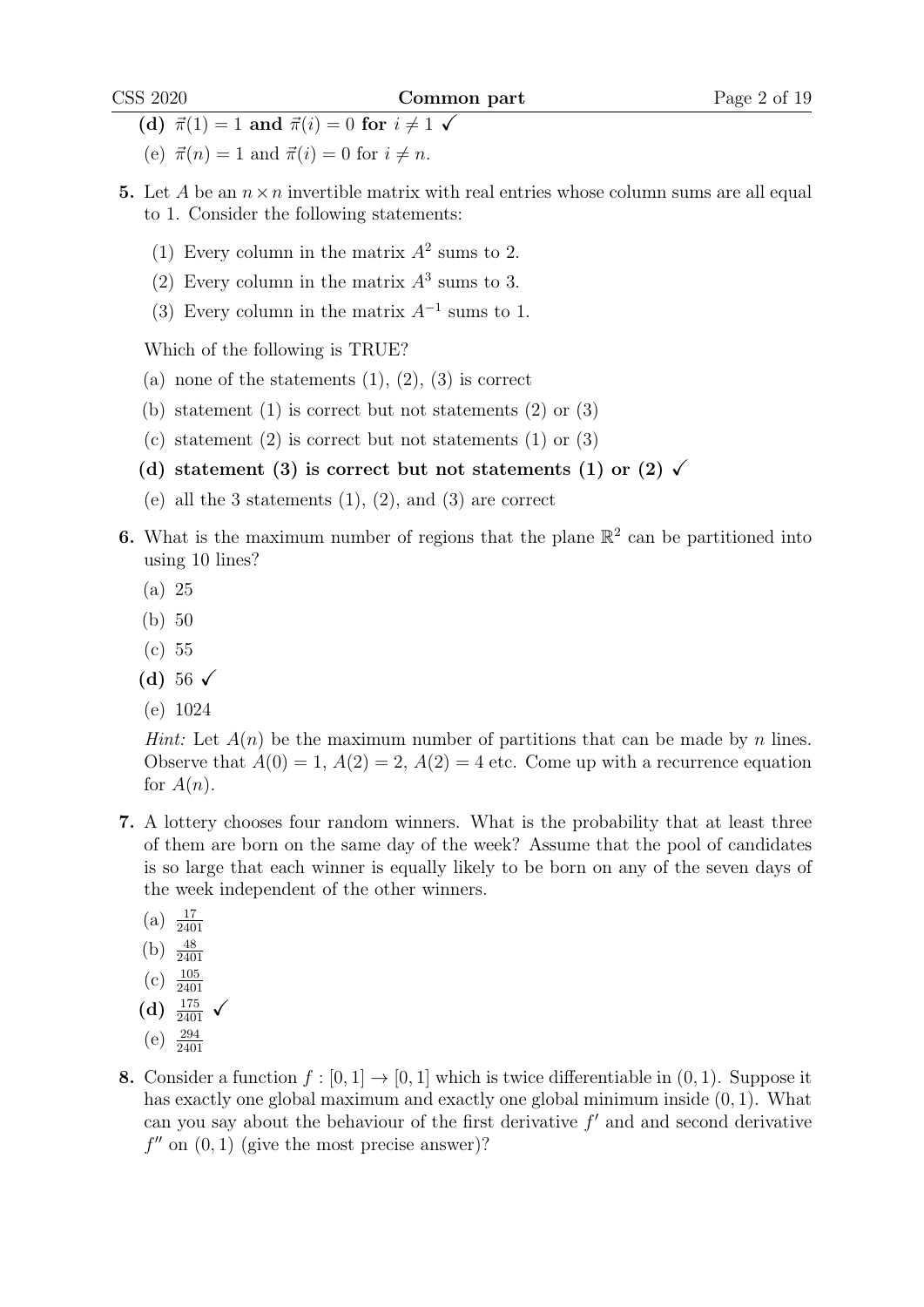- (a)  $f'$  is zero at exactly two points,  $f''$  need not be zero anywhere
- (b)  $f'$  is zero at exactly two points,  $f''$  is zero at exactly one point
- (c)  $f'$  is zero at at least two points,  $f''$  is zero at exactly one point
- (d)  $f'$  is zero at at least two points,  $f''$  is zero at at least one point  $\checkmark$
- (e)  $f'$  is zero at at least two points,  $f''$  is zero at at least two points
- 9. A contiguous part, i.e., a set of adjacent sheets, is missing from Tharoor's GRE preparation book. The number on the first missing page is 183, and it is known that the number on the last missing page has the same three digits, but in a different order. Note that every sheet has two pages, one at the front and one at the back. How many pages are missing from Tharoor's book?
	- (a) 45
	- (b) 135
	- (c) 136  $\sqrt{ }$
	- (d) 198
	- (e) 450
- 10. In a certain year there were exactly four Fridays and exactly four Mondays in January. On what day of the week did the 20th of January fall that year (recall that January has 31 days)?
	- (a) Sunday  $\sqrt{ }$
	- (b) Monday
	- (c) Wednesday
	- (d) Friday
	- (e) None of the others
- 11. Suppose we toss  $m = 3$  labelled balls into  $n = 3$  numbered bins. Let A be the event that the first bin is empty while B be the event that the second bin is empty.  $P(A)$ and  $P(B)$  denote their respective probabilities. Which of the following is true?
	- (a)  $P(A) > P(B)$
	- (b)  $P(A) = \frac{1}{27}$
	- (c)  $P(A) > P(A|B) \checkmark$
	- (d)  $P(A) < P(A|B)$
	- (e) None of the above
- 12. The hour needle of a clock is malfunctioning and travels in the anti-clockwise direction, i.e., opposite to the usual direction, at the same speed it would have if it was working correctly. The minute needle is working correctly. Suppose the the two needles show the correct time at 12 noon, thus both needles are together at the 12 mark. After how much time do the two needles meet again?
	- (a) 10/11 hour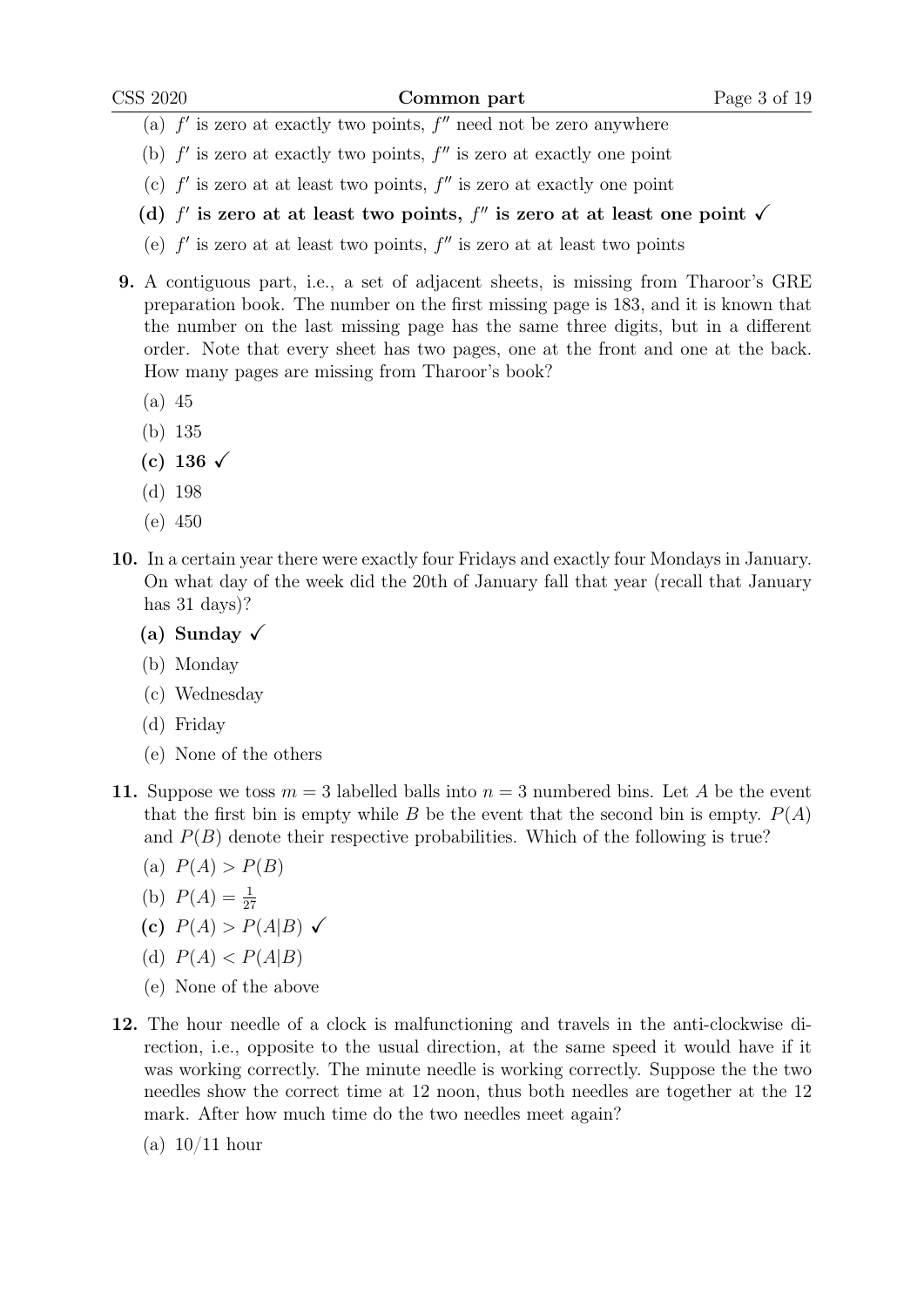- (b) 11/12 hour
- (c)  $12/13$  hour  $\checkmark$
- (d) 19/22 hour
- (e) One hour
- 13. What is the area of the largest rectangle that can be inscribed in a circle of radius R?
	- (a)  $R^2/2$
	- (b)  $\pi \times R^2/2$
	- $(c)$   $R^2$
	- (d)  $2R^2 \checkmark$
	- (e) None of the above
- 14. A ball is thrown directly upwards from the ground at a speed of 10 ms<sup>-1</sup>, on a planet where the gravitational acceleration is 10 ms<sup>-2</sup>. Consider the following statements:
	- 1. The ball reaches the ground exactly 2 seconds after it is thrown up
	- 2. The ball travels a total distance of 10 metres before it reaches the ground
	- 3. The velocity of the ball when it hits the ground is  $10 \text{ ms}^{-1}$

What can you say now?

- (a) Only Statement 1 is correct
- (b) Only Statement 2 is correct
- (c) Only Statement 3 is correct
- (d) None of the Statements 1, 2 or 3 is correct
- (e) All of the Statements 1, 2 and 3 are correct  $\checkmark$
- **15.** The sequence  $s_0, s_1, \ldots, s_9$  is defined as follows:

$$
s_0 = s_1 + 1
$$
  
\n
$$
2s_i = s_{i-1} + s_{i+1} + 2 \text{ for } 1 \le i \le 8
$$
  
\n
$$
2s_9 = s_8 + 2.
$$

What is  $s_0$ ?

- (a) 81
- (b) 95
- (c) 100  $\checkmark$
- (d) 121
- (e) 190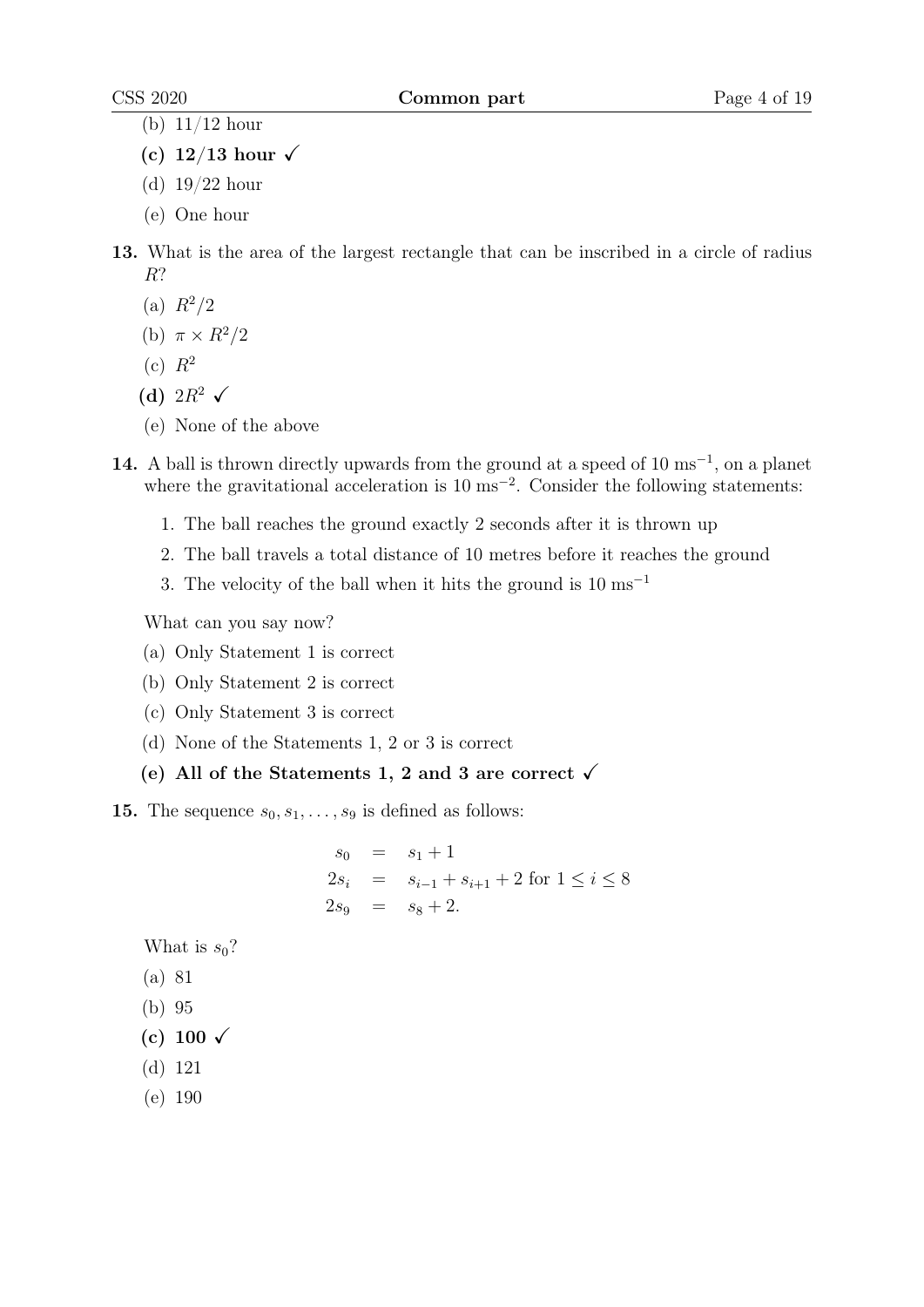## 2 Computer Science

- **1.** Consider the following Boolean valued function on n Boolean variables:  $f(x_1, \ldots, x_n) =$  $x_1 + \cdots + x_n \pmod{2}$ , where addition is over integers, mapping 'FALSE' to 0 and 'TRUE' to 1. Consider Boolean circuits (with no feedback) that use only logical AND and OR gates, and where each gate has two input bits, each of which is either an input bit of  $f$  or the output bit of some other gate of the circuit. The circuit has a distinguished gate whose value is the output of the circuit. The minimum size of such a circuit computing  $f$  (asymptotically in  $n$ ) is:
	- (a)  $2^{o(\log n)}$
	- (b)  $n^c$ , for some fixed constant c
	- (c)  $n^{\omega(1)}$ , but  $n^{O(\log n)}$
	- (d)  $2^{\Theta(n)}$
	- (e) None of the others  $\sqrt{ }$
- 2. Consider the following statements.
	- 1. The intersection of two context-free languages is always context-free.
	- 2. The super-set of a context-free language is never regular.
	- 3. The subset of a decidable language is always decidable.
	- 4. Let  $\Sigma \equiv \{a, b, c\}$ . Let  $L \subseteq \Sigma$  be the language of all strings in which either the number of occurrences of  $a$  is the same as the number of occurrences of  $b$  OR the number of occurrences of b is the same as the number of occurrences of c. Then, L is not context-free.

Which of the above statements are true?

- $(a)$  Only  $(1)$
- (b) Only (1) and (2)
- (c) Only  $(1),(2)$  and  $(3)$
- (d) Only (4)
- (e) None of  $(1), (2), (3), (4)$  are true  $\checkmark$
- 3. Consider the (decimal) number 182, whose binary representation is 10110110. How many positive integers are there in the following set?

 ${n \in \mathbb{N} : n \le 182}$  and n has exactly four ones in its binary representation

- (a) 91
- (b) 70
- (c) 54  $\sqrt{ }$
- (d) 35
- (e) 27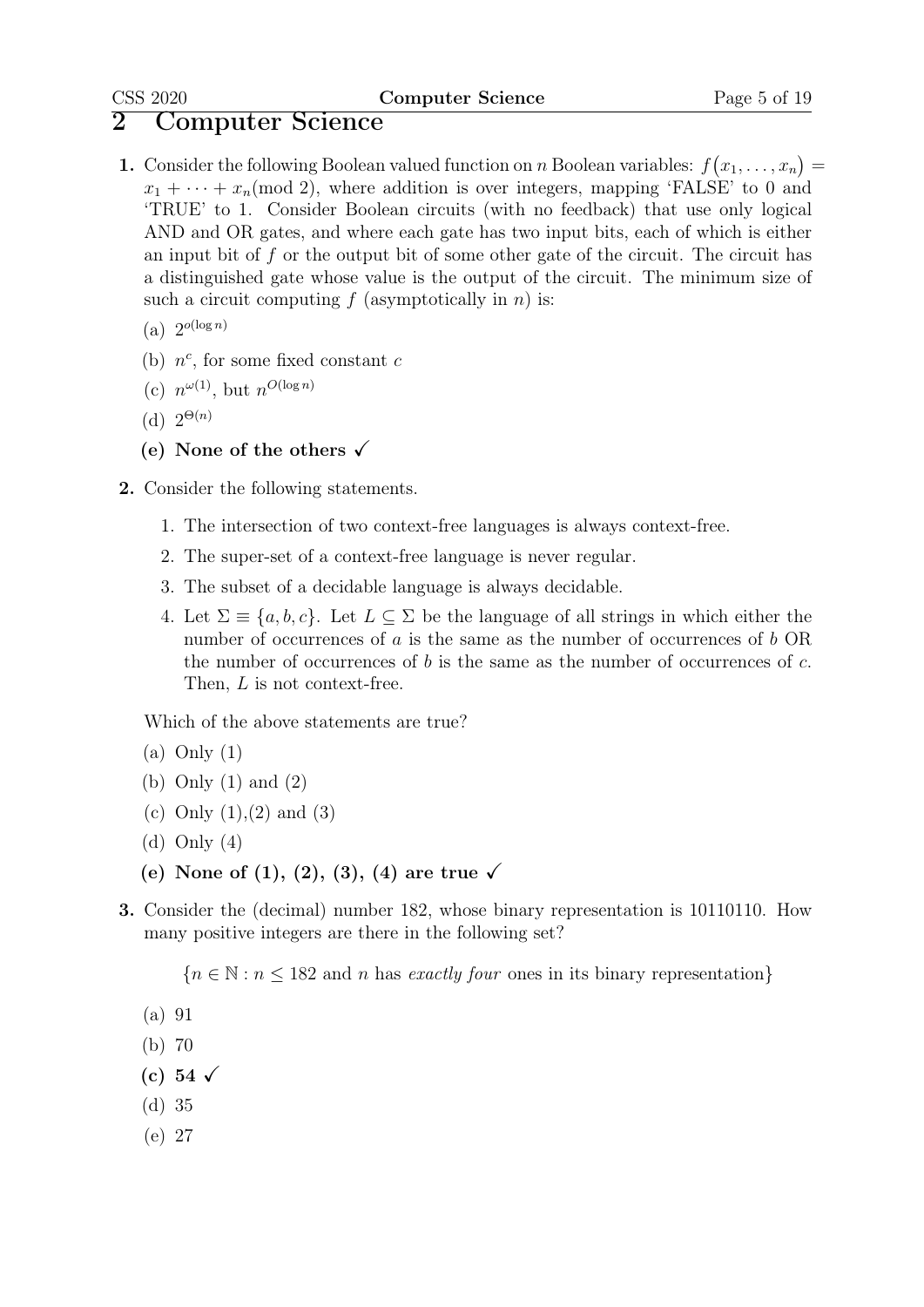4. A clamp gate is an analog gate parametrized by two real numbers a and b, and denoted as clamp<sub>a,b</sub>. It takes as input two non-negative real numbers x and y. Its output is defined as

$$
clamp_{a,b}(x,y) = \begin{cases} ax + by & \text{when } ax + by \ge 0, \text{ and} \\ 0 & \text{when } ax + by < 0. \end{cases}
$$

Consider circuits composed only of clamp gates, possibly parametrized by different pairs  $(a, b)$  of real numbers. How many clamp gates are needed to construct a circuit that on input non-negative reals x and y outputs the maximum of x and  $y$ ?

- (a) 1
- (b) 2 $\checkmark$
- (c) 3
- (d) 4
- (e) No circuit composed only of clamp gates can compute the max function.
- 5. Let u be a point on the unit circle in the first quadrant (i.e., both coordinates of  $u$ are positive). Let  $\theta$  be the angle subtended by u and the x axis at the origin. Let  $\ell_u$  denote the infinite line passing through the origin and u. Consider the following operation  $O_u$  on points in the plane.

#### Operation  $O_u$

**INPUT:** a point  $v$  on the plane

- 1. Reflect v in the x axis, obtaining  $\tilde{v}$ .
- 2. Reflect  $\tilde{v}$  in  $\ell_u$ , obtaining  $\hat{v}$ .
- 3. Output  $\hat{v}$ .

If  $\hat{v}$  is the output of applying  $O_u$  on v, we write  $O_u(v) = \hat{v}$ . Further, we denote by  $O_u^k$  the iterates of  $O_u$ , i.e.,  $O_u^1(v) := O_u(v)$  and  $O_u^k(v) := O_u(O_u^{k-1}(v))$  for all integers  $k > 1$ .

Consider a point  $v$  in the first quadrant such that  $v$  and the  $x$ -axis subtend an angle  $\phi$  at the origin. Define  $w = O_u^8(v)$ . Assuming  $\theta = 5^{\circ}$  and  $\phi = 10^{\circ}$ , what is the angle subtended by  $w$  and the  $x$ -axis at the origin?

- $(a) 50^\circ$
- (b) 85◦
- (c)  $90^\circ \checkmark$
- (d)  $145^\circ$
- (e) 165◦
- 6. Consider the context-free grammar below ( $\epsilon$  denotes the empty string, alphabet is  $\{a, b\}$ :

$$
S \to \epsilon |aSb|bSa|SS.
$$

What language does it generate?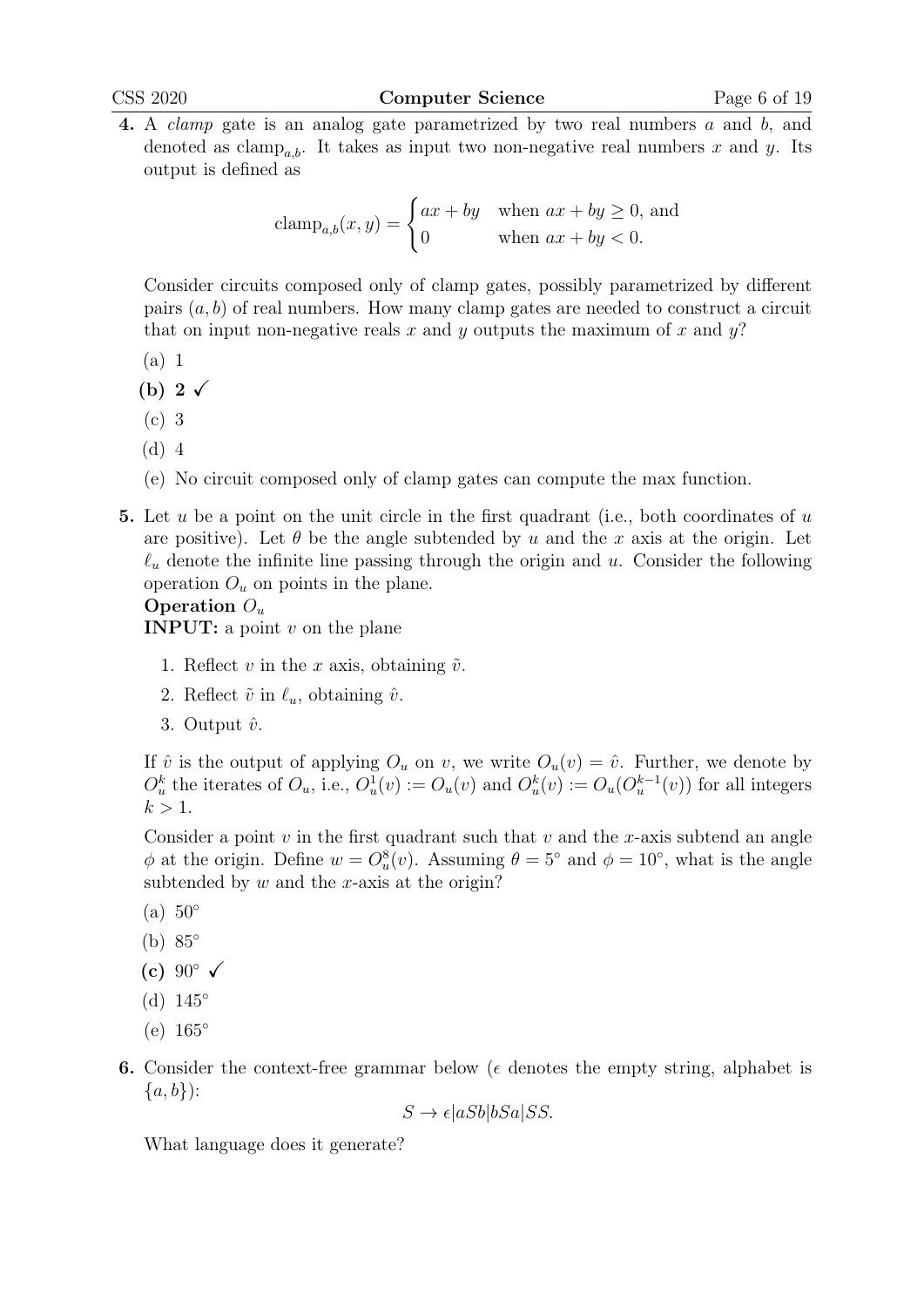- (a)  $(ab)^* + (ba)^*$
- (b)  $(abba) * +(baab)^*$
- $(c) (aab^* + (bbaa)^*$
- (d) Strings of the form  $a^n b^n$  or  $b^n a^n$ , n any positive integer
- (e) Strings with equal numbers of a and  $b \checkmark$
- 7. Consider the following algorithm (*Note:* For positive integers p, q,  $p/q$  denotes the floor of the rational number  $\frac{p}{q}$ , assume that given p, q, p/q can be computed in one step):

```
Input: Two positive integers a, b, a \geq b.
Output: A positive integer g.
while (b > 0) {
      x = a - (a/b) * b;a = b:
      b = x;}
g = a;
```
Suppose  $K$  is an upper bound on  $a$ . How many iterations does the above algorithm take in the worst case?

- (a)  $\Theta(\log K)$   $\checkmark$
- (b)  $\Theta(K)$
- (c)  $\Theta(K \log K)$
- (d)  $\Theta(K^2)$
- (e)  $\Theta(2^K)$
- 8. Jobs keep arriving at a processor. A job can have an associated time length as well as a priority tag. New jobs may arrive while some earlier jobs are running. Some jobs may keep running indefinitely. A *starvation free* job-scheduling policy guarantees that no job waits indefinitely for service. Which of the following job-scheduling policies is starvation free?
	- (a) Round-robin  $\sqrt{ }$
	- (b) Shortest job first
	- (c) Priority queuing
	- (d) Latest job first
	- (e) None of the others
- 9. A particular Panini-Backus-Naur Form definition for a  $\alpha$  vord is given by the following rules: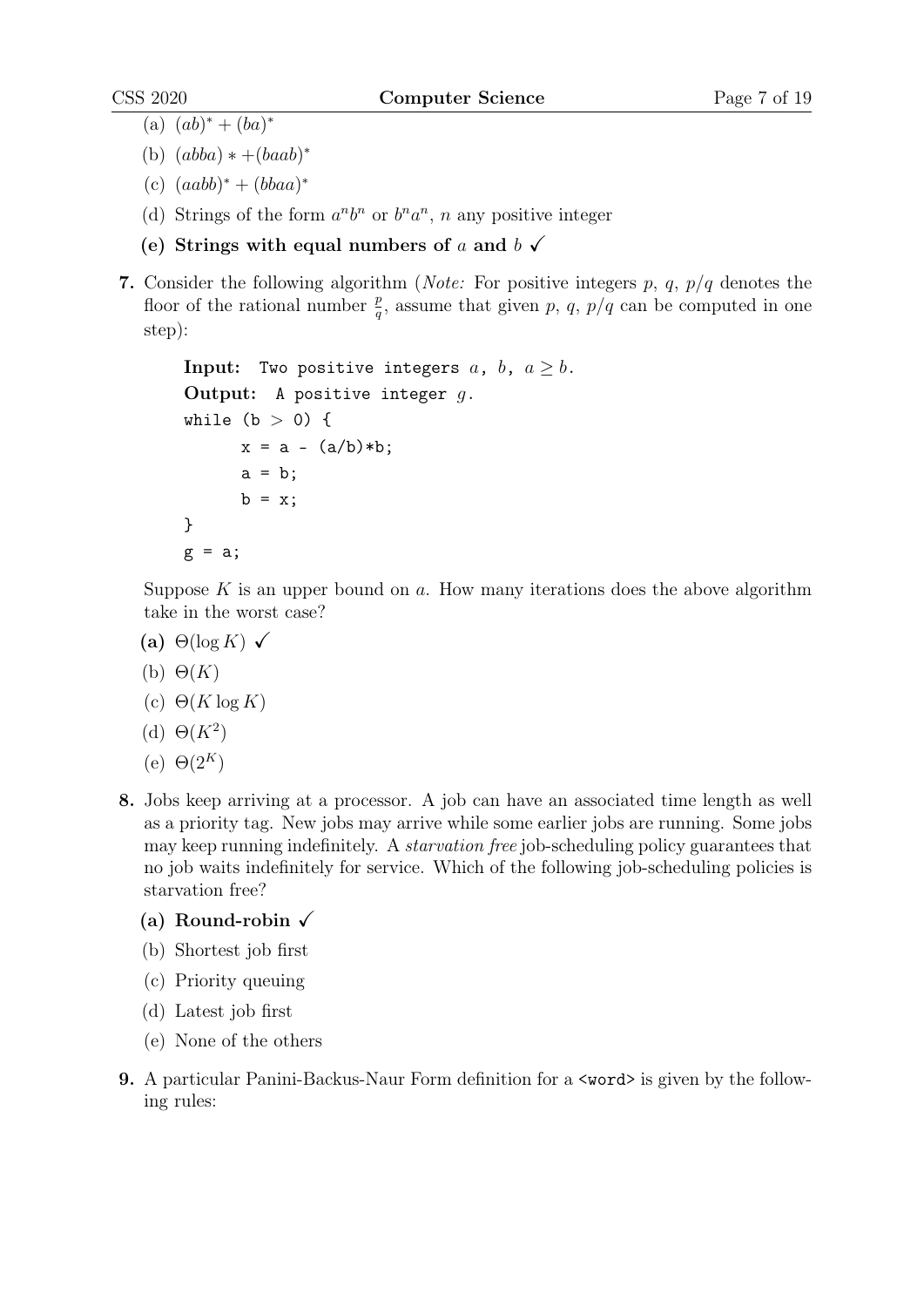```
<word>::= <letter>|<letter><pairlet>|<letter><pairdig>
<pairlet>::= <letter><letter>|<pairlet><letter><
<pairdig>::= <digit><digit>|<pairdig><digit><digit>
\langle\text{letter}\rangle::= a|b|c|...|y|z
<digit>::= 0|1|2|...|9
```
Which of the following lexical entities can be derived from  $\langle \text{word}\rangle$ ?

I. word

II. words

III. c22

- (a) None of I, II or III
- (b) I and II only
- (c) I and III only
- (d) II and III only  $\checkmark$
- (e) I, II and III
- 10. Among the following asymptotic expressions, which of these functions grows the slowest (as a function of  $n$ ) asymptotically?
	- (a)  $2^{\log n}$
	- (b)  $n^{10}$
	- (c) ( √  $\overline{\log n})^{\log^2 n}$
	- (d)  $(\log n)^{\sqrt{\log n}}$
	- (e)  $2^{2^{\sqrt{\log \log n}}}$   $\checkmark$
- 11. Which of the following graphs are bipartite?







- (a) Only (1)
- (b) Only (2)  $\checkmark$
- (c) Only (2) and (3)
- (d) None of  $(1),(2)$ ,  $(3)$
- (e) All of (1), (2), (3)
- 12. Given the pseudocode below for the function remains(), which of the following statements is true about the output, if we pass it a positive integer  $n > 2$ ?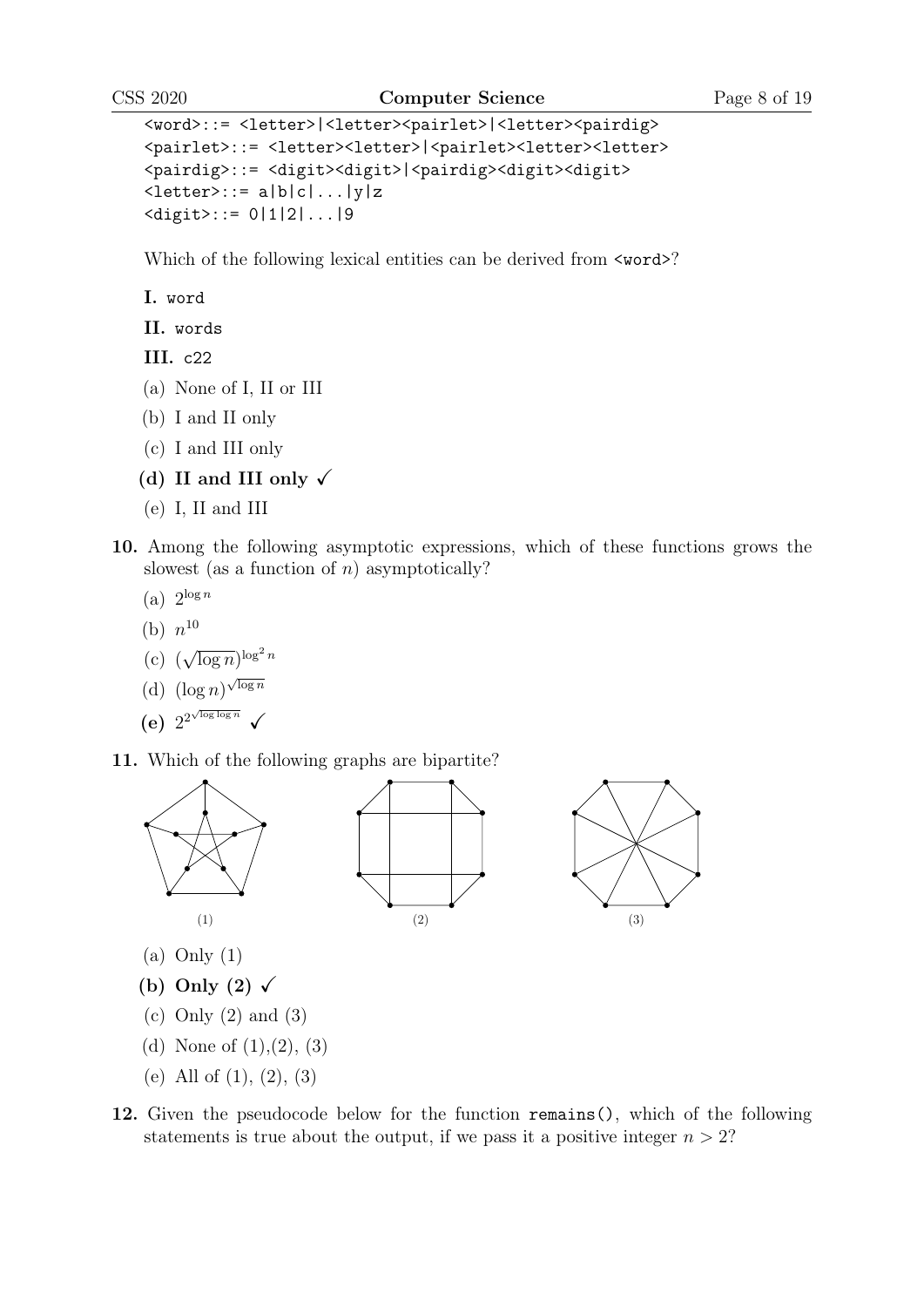```
int remains(int n)
{
  int x = n;
  for (i=(n-1);i>1; i--) {
    x = x\%i;
  }
  return x;
}
(a) Output is always 0
```
- (b) Output is always  $1 \checkmark$
- (c) Output is 0 only if  $n$  is NOT a prime number
- (d) Output is 1 only if  $n$  is a prime number
- (e) None of the above
- 13. Let G be an undirected graph. An Eulerian cycle of G is a cycle that traverses each edge of G exactly once. A Hamiltonian cycle of  $G$  is a cycle that traverses each vertex of G exactly once. Which of the following must be true?
	- (a) Checking if G has an Eulerian cycle can be done in polynomial time  $\checkmark$
	- (b) Deciding if G has a Hamiltonian cycle is not NP-complete
	- (c) If G has an Eulerian cycle, then it has a Hamiltonian cycle
	- (d) A complete graph always has both an Eulerian cycle and a Hamiltonian cycle
	- (e) All of the other statements are true
- 14. The figure below describes the network of streets in a city where Motabhai sells pakoras from his cart. The number next to an edge is the time (in minutes) taken to traverse the corresponding street.



At present the cart is required to start at point s and, after visiting each street at least once, reach point  $t$ . For example, Motabhai can visit the streets in the following order

$$
s - a - c - s - e - c - d - a - b - d - f - e - d - b - t - f - d - t
$$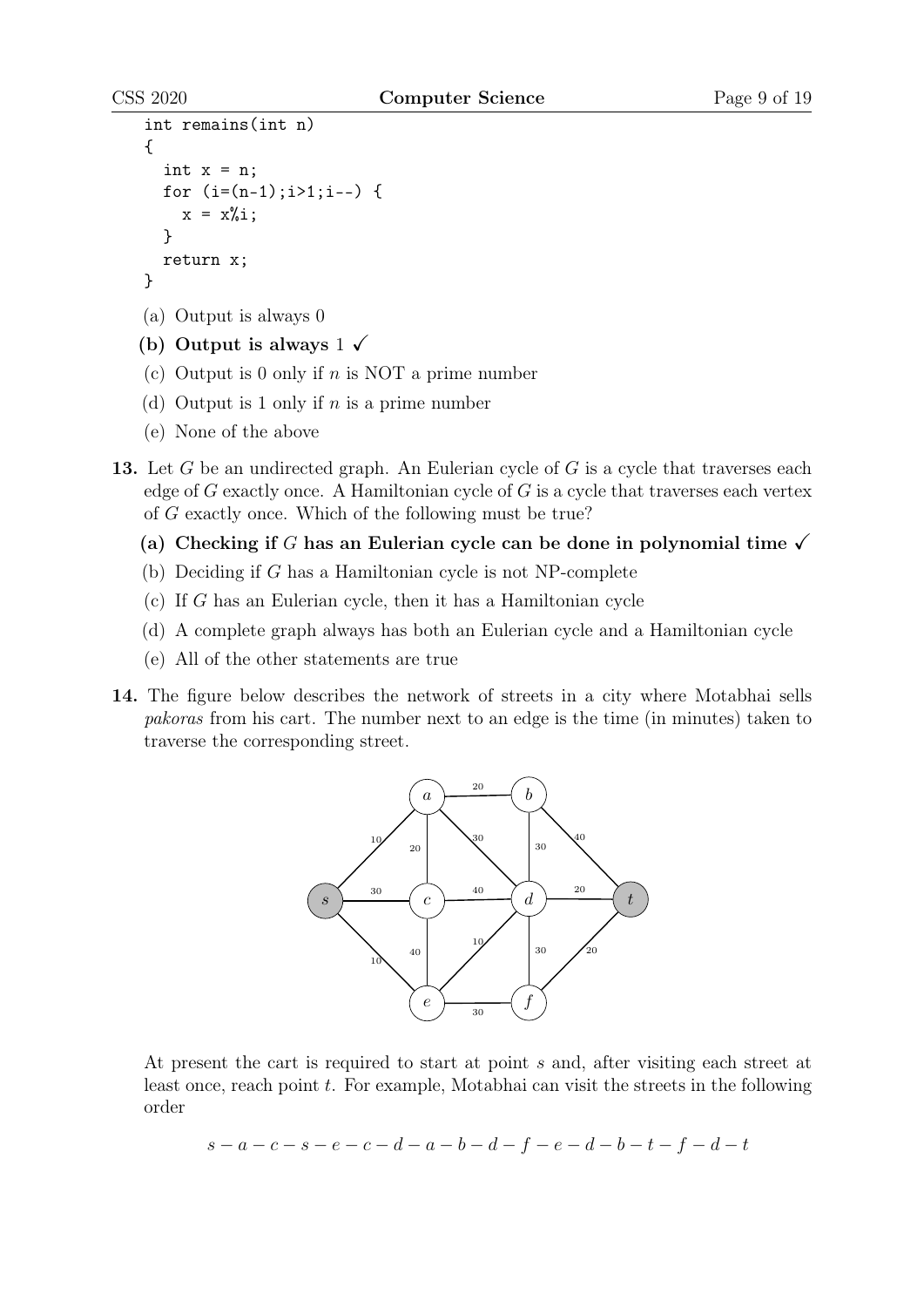in order to go from s to t. Note that the streets  $\{b, d\}$  and  $\{d, f\}$  are both visited twice in this strategy. The total time taken for this trip is 440 minutes [which is, 380 (the sum of the traversal times of all streets in the network)  $+60$  (the sum of the traversal times of streets  $\{b, d\}$  and  $\{d, f\}$ .

Motabhai now wants the cart to return to s at the end of the trip. So the previous strategy is not valid, and he must find a new strategy. How many minutes will Motabhai now take if he uses an optimal strategy?

*Hint:*  $s, t, b$  and  $f$  are the only odd degree nodes in the figure above.

- (a) 430  $\sqrt{ }$
- (b) 440
- (c) 460
- (d) 470
- (e) 480
- 15. Suppose  $X_{1a}$ ,  $X_{1b}$ ,  $X_{2a}$ ,  $X_{2b}$ , ...,  $X_{5a}$ ,  $X_{5b}$  are ten Boolean variables each of which can take the value TRUE or FALSE. Recall the Boolean XOR  $X \oplus Y := (X \wedge \neg Y) \vee Y$  $(\neg X \land Y)$ . Define the Boolean logic formulas

$$
F := (X_{1a} \vee X_{1b}) \wedge (X_{2a} \vee X_{2b}) \wedge (X_{3a} \vee X_{3b}) \wedge (X_{4a} \vee X_{4b}) \wedge (X_{5a} \vee X_{5b}),
$$
  
\n
$$
G_i := (X_{i,a} \oplus X_{i+1,a}) \vee (X_{i,b} \oplus X_{i+1,b}), \quad 1 \le i \le 4
$$
  
\n
$$
G_5 := (X_{5a} \oplus X_{1a}) \vee (X_{5b} \oplus X_{1b}),
$$
  
\n
$$
H := F \wedge G_1 \wedge G_2 \wedge G_3 \wedge G_4 \wedge G_5.
$$

A truth assignment to the ten Boolean variables  $X_{ia}$ ,  $X_{ib}$ ,  $1 \le i \le 5$  is said to be a satisfying assignment if  $H$  takes the value TRUE. For example,

$$
(X_{1a}, X_{1b}, X_{2a}, X_{2b}, ..., X_{5a}, X_{5b}) = (F, T, T, F, F, T, T, T, T, F)
$$

is a satisfying assignment,

$$
(X_{1a}, X_{1b}, X_{2a}, X_{2b}, ..., X_{5a}, X_{5b}) = (F, T, T, T, F, T, T, T, T, F)
$$

is another satisfying assignment, while

$$
(X_{1a}, X_{1b}, X_{2a}, X_{2b}, ..., X_{5a}, X_{5b}) = (F, T, T, F, F, T, T, F, T, F)
$$

is not a satisfying assignment.

How many satisfying assignments does  $H$  have?

$$
(a) 20
$$

- (b) 30  $\checkmark$
- (c) 32
- (d) 160
- (e) 1024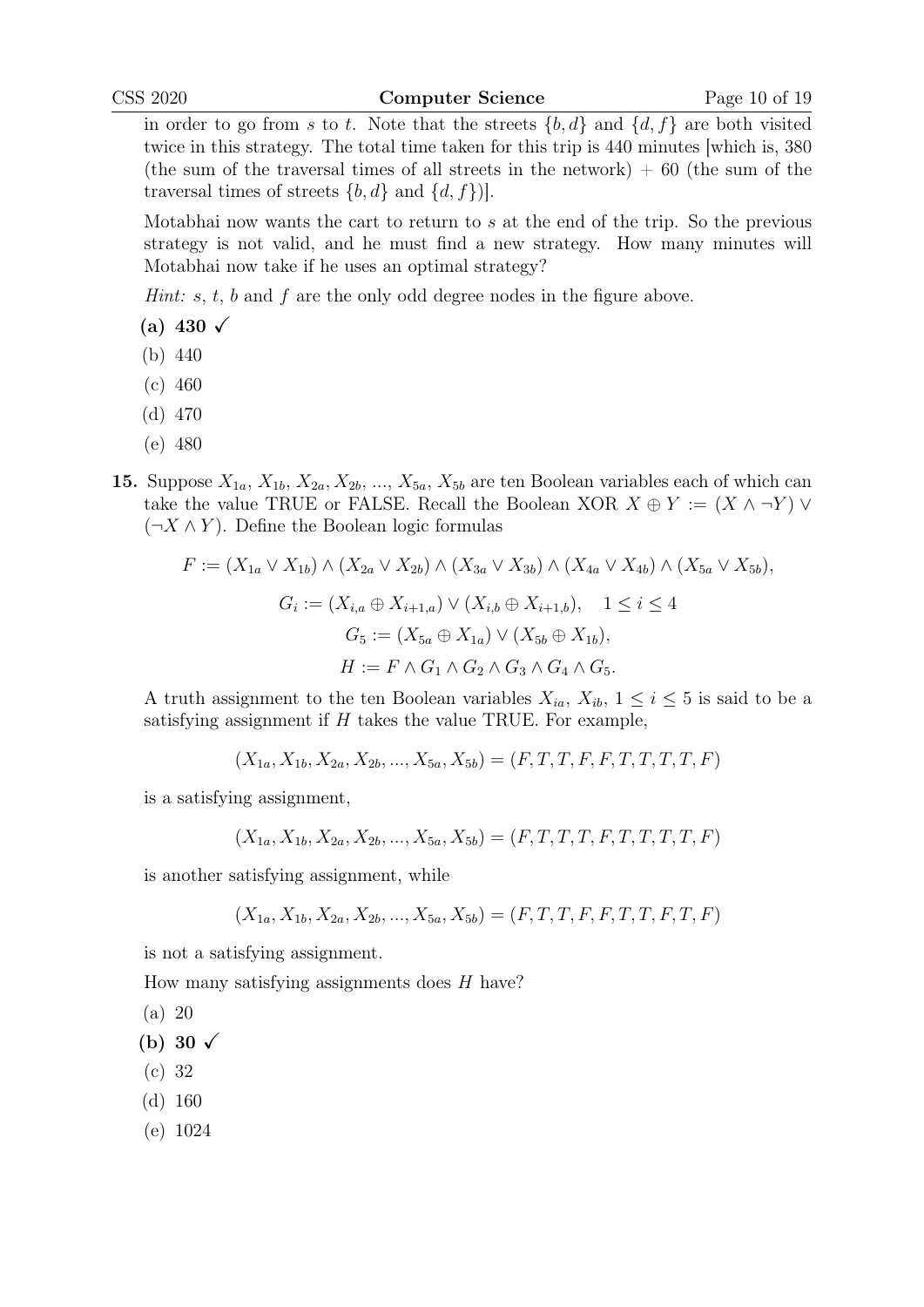### 3 System Science

1. Consider a discrete-time system which in response to input sequence  $x[n]$  (*n* integer) outputs the sequence  $y[n]$  such that

$$
y[n] = \begin{cases} 0, & n = -1, -2, -3, \dots, \\ \alpha y[n-1] + x[n] + 1, & n = 0, 1, 2, \dots \end{cases}
$$

Suppose  $|\alpha| < 1$ . Is the system linear, time-invariant, bounded input bounded output (BIBO) stable?

- (a) Linear, time-invariant, BIBO stable
- (b) Non-linear, time-invariant, BIBO stable  $\sqrt{ }$
- (c) Linear, time-variant, BIBO unstable
- (d) Non-linear, time-variant, BIBO stable
- (e) Cannot be determined from the information given
- 2. Convolution between two functions  $f(t)$  and  $g(t)$  is defined as follows:  $f(t) * g(t) =$  $\int_{-\infty}^{\infty} f(\tau)g(t-\tau)d\tau$ . If  $f(t) * g(t) = h(t)$ , what is  $f(t-1) * g(t+1)$ ?
	- (a)  $h(2t)$
	- (b)  $h(t) \sqrt{2}$
	- (c)  $h(t-1)$
	- (d)  $h(t+1)$
	- (e) None of the above
- 3. Balls are drawn one after the other uniformly at random without replacement from a set of eight balls numbered  $1, 2, \ldots, 8$  until all balls drawn. What is the expected number of balls whose value match their ordinality (i.e., their position in the order in which balls were drawn)?

Hint: what is the probability that the *i*-th ball is drawn at the *i*-th draw? Now can you use linearity of expectation to solve the problem?

- (a) 1  $\checkmark$
- (b) 1.5
- (c) 2
- (d) 2.5
- (e) None of the above
- 4. Let  $f, g : \mathbb{R} \to \mathbb{R}$  be two functions that are continuous and differentiable. Consider the following statements:
	- 1.  $\min\{f, g\}$  is continuous
	- 2. max $\{f, g\}$  is continuous
	- 3. max $\{f, g\}$  is differentiable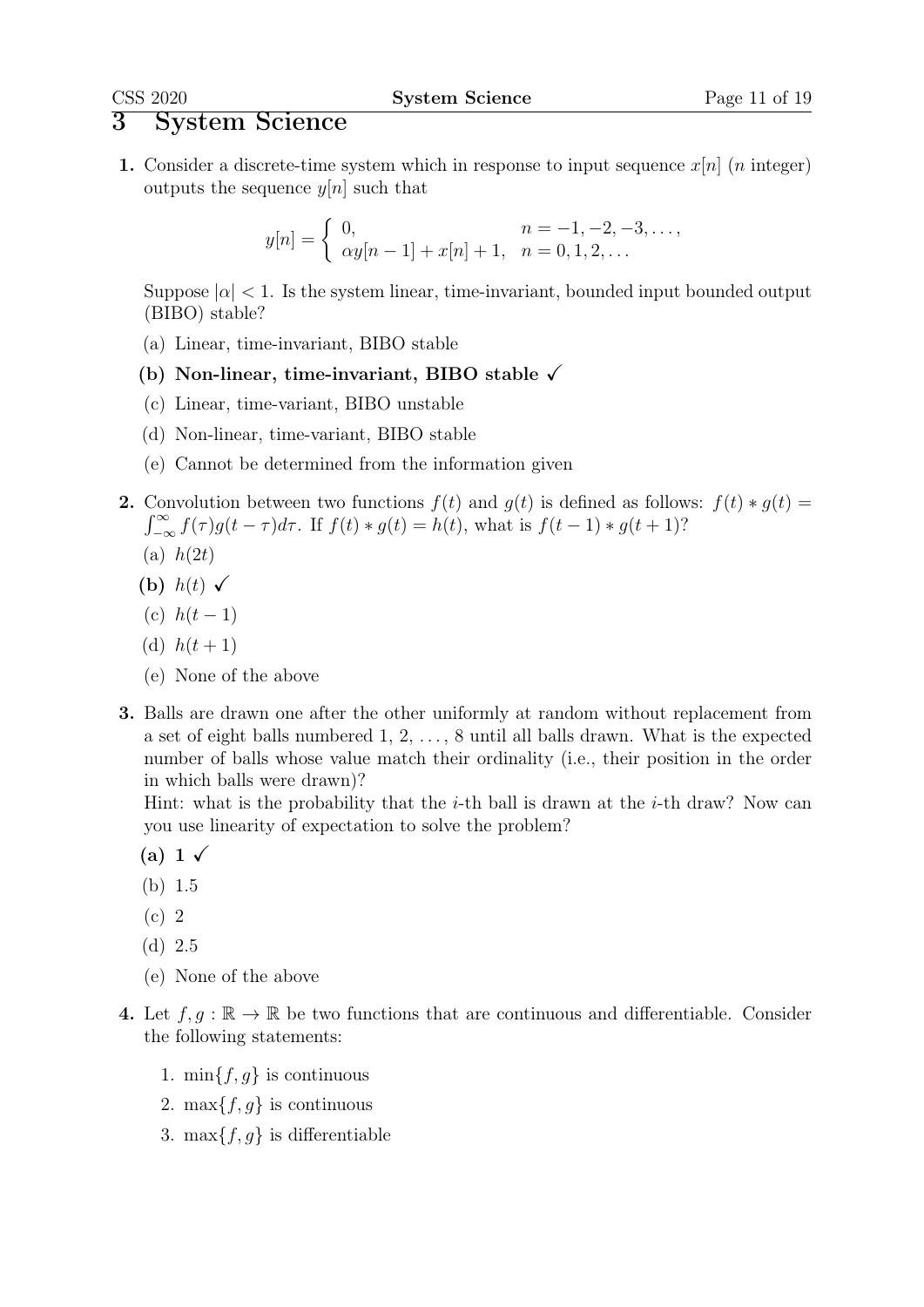- (a) Only statement 1 is correct
- (b) Only statement 2 is correct
- (c) Only statement 3 is correct
- (d) Only statements 1 and 2 are correct  $\sqrt{ }$
- (e) None of the above
- 5. Let  $f(t)$  be a periodic signal of period 1, i.e.  $f(t+1) = f(t) \forall t$ . Define the averaging operator depending on a fixed parameter  $h > 0$  as below:

$$
g(x) = \frac{1}{2h} \int_{x-h}^{x+h} f(t)dt.
$$

Which of the following is TRUE for the new signal  $q(x)$ ?

- (a)  $q(x)$  is aperiodic
- (b)  $g(x)$  is periodic with period  $\frac{1}{2}$
- (c)  $g(x)$  is periodic with period 1  $\checkmark$
- (d) The value of h determines whether or not  $q(x)$  is periodic
- (e) None of the above
- 6. For all values of  $r > 0$ , the area of the set of all points outside the unit square whose Euclidean distance to the unit square is less than  $r$  is:

$$
(a) = \pi r^2 + 4r \sqrt{ }
$$

(b) 
$$
< 4\pi r^2
$$

$$
(c) > 4\pi r^3 + 4r
$$

- (d)  $=$   $\frac{4\pi r^3}{3} + 6r + 2\pi r^2$
- (e) None of the above
- 7. Given *n* independent Bernoulli random variables, taking value 1 with probability  $p$ and 0 with probability  $1 - p$ . Then, which of the following is the value of  $E[(z_1 +$  $\ldots z_n)^2$ ?
	- $(a)$  0
	- (b)  $np + n(n-1)p^2$   $\checkmark$

(c) 
$$
n^3p^2
$$

(d) 
$$
n^2p^2 + np
$$

- (e) None of the above
- 8. Suppose that Dice 1 has five faces numbered 1 to 5, each of which is equally likely to occur once the dice is rolled. Dice 2 similarly has eight equally likely faces numbered 1 to 8. Suppose that the two dice are rolled, and the sum is equal to 8. Conditioned on this, what is the chance that the Dice 1 rolled a number less than or equal to 2?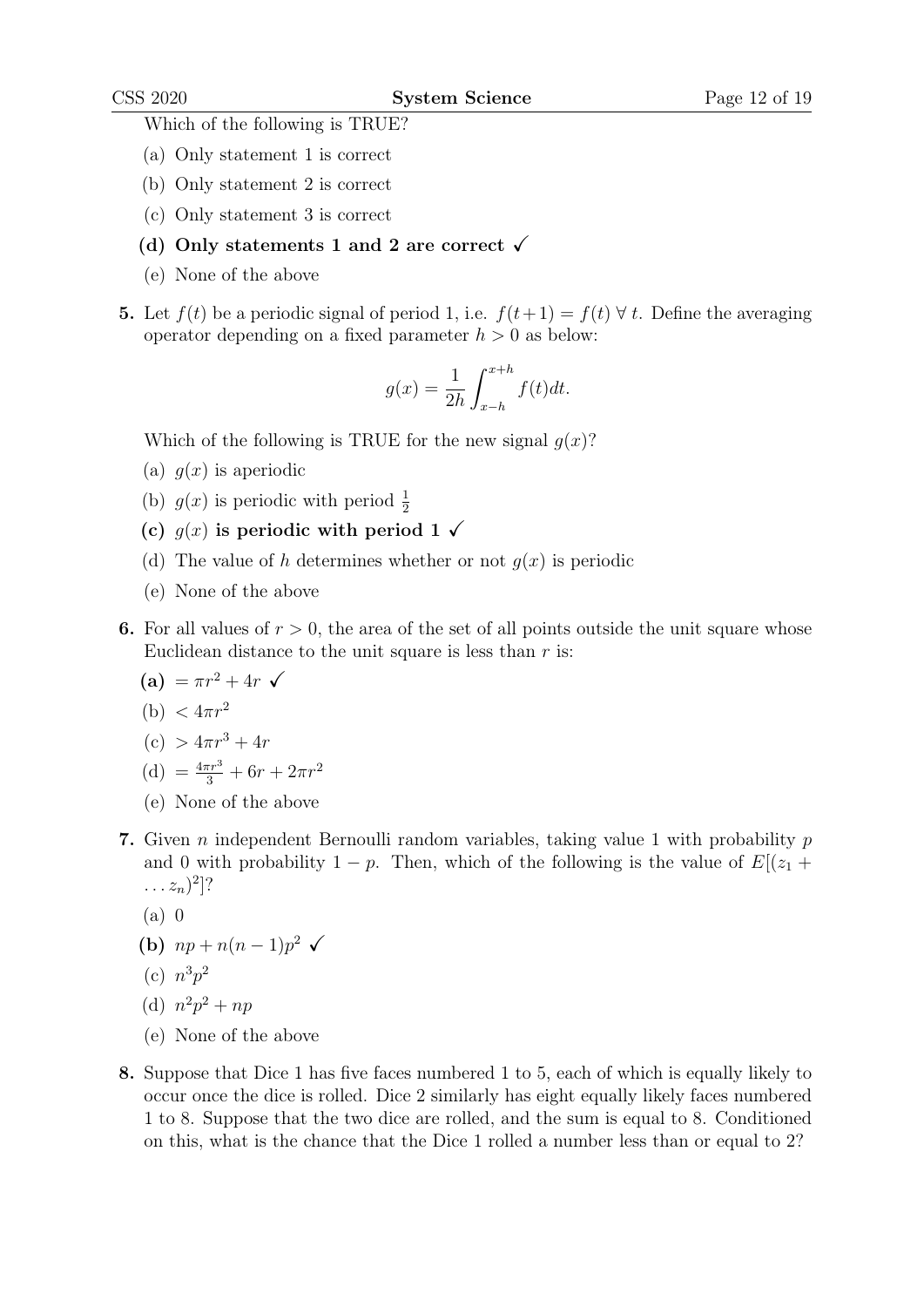- (a)  $1/4$
- (b) 1/3
- (c)  $1/2$
- (d) 2/7
- (e)  $2/5 \sqrt{ }$
- 9. Let A be an  $n \times n$  matrix with the the property that  $A^m = 0$  for some  $m \in \mathbb{N}$ . Consider the following statements:
	- 1. At least one entry of A is zero
	- 2. All eigenvalues of A are zero
	- 3. All diagonal entries of A are zero

- (a) Only statement 1 is correct
- (b) Statement 2 alone is correct  $\checkmark$
- (c) Only statement 3 is correct
- (d) Only statements 1 and 2 are correct
- (e) Only statements 2 and 3 are correct
- 10. Consider two independent random variables  $(U_1, U_2)$  both are uniformly distributed between [0, 1]. The conditional expectation

$$
E[(U_1 + U_2) | \max(U_1, U_2) \ge 0.5]
$$

equals

- (a)  $7/6 \sqrt{ }$
- (b) 8/7
- $(c) 6/7$
- (d) 1.1
- (e) None of the above
- 11. Suppose that X is a real valued random variable and  $E[\exp X] = 2$ . Then, which of the following must be TRUE? Hint:  $(\exp(x) + \exp(y))/2 \geq \exp((x+y)/2)$ .
	- (a)  $E[X] < \ln 2$
	- (b)  $E[X] > \ln 2$
	- (c)  $E[X] \geq \ln 2$
	- (d)  $E[X] \leq \ln 2 \checkmark$
	- (e) None of the above
- **12.** Consider a unit disc  $D$ . Let a point  $x$  be chosen uniformly on  $D$  and let the random distance to x from the center of D be R. Which of the following is TRUE?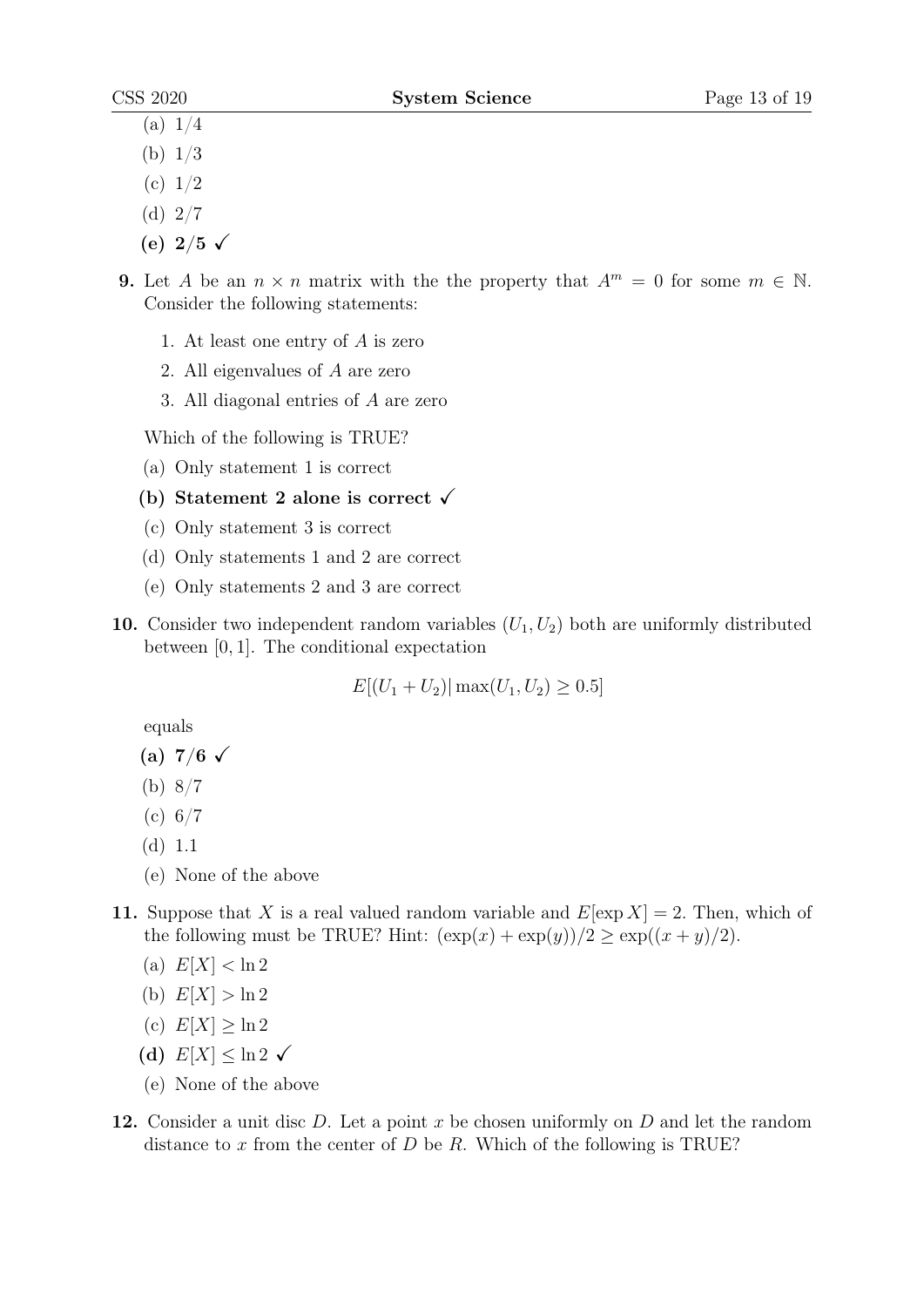- (a)  $R^2$  is uniformly distributed in [0,1]  $\checkmark$
- (b)  $\pi R^2$  is uniformly distributed in [0, 1]
- (c)  $\frac{\pi}{2}R^2$  is uniformly distributed in [0, 1]
- (d)  $2\pi R^2$  is uniformly distributed in [0, 1]
- (e) None of the above
- **13.** Alice and Bob have one coin each with probability of Heads  $p$  and  $q$ , respectively. In each round, both Alice and Bob independently toss their coin once, and the game stops if one of them gets a Heads and the other gets a Tails. If they both get either Heads or both get Tails in any round, the game continues. Let  $R$  be the expected number of rounds by which the game stops. Which of the following is TRUE?

$$
\textbf{(a)}\ \ R = \frac{1}{p+q-2pq} \quad \checkmark
$$

- (b)  $R = \frac{1}{n+a}$  $\overline{p+q-p^2q^2}$
- (c)  $R$  is independent of p and q

(d) 
$$
R = \frac{1}{1 + 2pq - p - q}
$$

- (e) None of the above
- 14. Two matrices  $A$  and  $B$  are called similar if there exists an invertible matrix  $X$  such that  $A = X^{-1}BX$ . Let A and B be two similar matrices. Consider the following statements:
	- 1.  $\det(xI A) = \det(xI B)$  for any scalar x
	- 2. The eigenvalues of A and B are identical

3. 
$$
\begin{bmatrix} 1 & 0 \\ 0 & 1 \end{bmatrix}
$$
 and  $\begin{bmatrix} 0 & 1 \\ 1 & 0 \end{bmatrix}$  are similar

- (a) Only statement 1 is correct
- (b) Only statement 2 is correct
- (c) Only statements 1 and 2 are correct  $\sqrt{ }$
- (d) All Statements 1, 2 and 3 are correct
- (e) None of the above
- 15. Suppose  $\vec{u}, \vec{v}_1, \vec{v}_2 \in \mathbb{R}^n$  are linearly independent vectors such that  $\vec{v}_1^T \vec{v}_2 = 0$ . Let the pair of real numbers  $(a_1^*, a_2^*)$  be such that they solve the following optimization problem

$$
d = \min_{a_1,a_2 \in \mathbb{R}} ||\vec{u} - (a_1\vec{v}_1 + a_2\vec{v}_2)||,
$$

where for a vector  $\vec{w} \in \mathbb{R}^n$  we denote its length by  $\|\vec{w}\|$ . Let

$$
\vec{v}_* = a_1^* \vec{v}_1 + a_2^* \vec{v}_2 \n\vec{v} = a_2^* \vec{v}_1 + a_1^* \vec{v}_2.
$$

Compute the inner product  $\vec{v}_*^T \vec{v}$ .